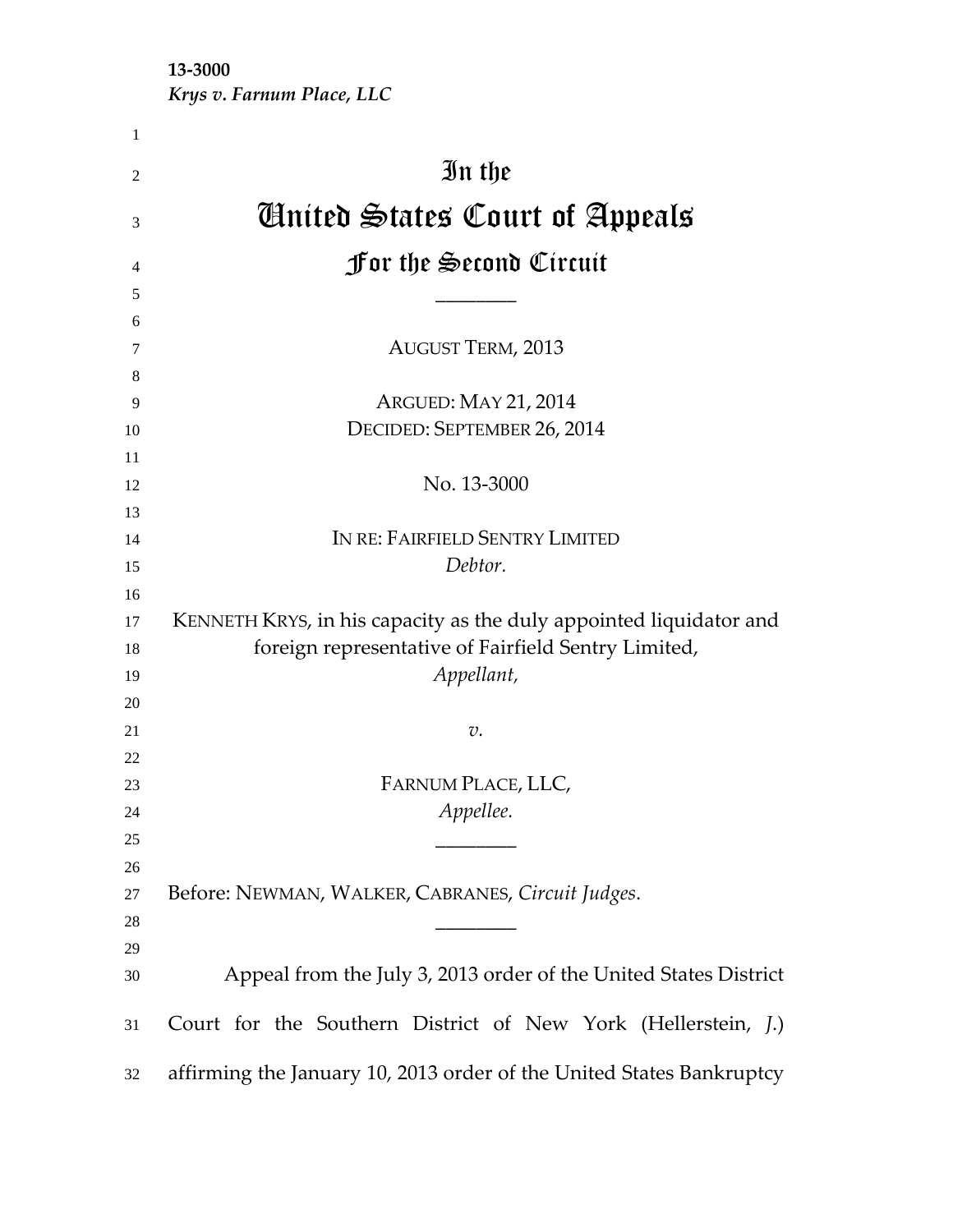| $\mathbf{1}$     | Court for the Southern District of New York (Lifland, J.) declining to    |
|------------------|---------------------------------------------------------------------------|
| $\overline{2}$   | conduct, in a Chapter 15 ancillary bankruptcy proceeding, a section       |
| 3                | 363 review of a sale of the claims of Fairfield Sentry Limited            |
| $\overline{4}$   | ("Sentry"), a British Virgin Islands investment fund, in the              |
| $\mathfrak s$    | liquidation of Bernard L. Madoff Investment Securities LLC                |
| $\sqrt{6}$       | ("BLMIS") under the Securities Investor Protection Act ("SIPA")           |
| $\boldsymbol{7}$ | because: (1) the sale does not involve a section $1520(a)(2)$ transfer;   |
| $8\,$            | and (2) comity dictates deference to a British Virgin Islands Court's     |
| $\overline{9}$   | judgment approving the sale. Because we conclude that the sale of         |
| $10\,$           | the SIPA claims is a "transfer of an interest of the debtor in property   |
| $11\,$           | that is within the territorial jurisdiction of the United States," 11     |
| 12               | U.S.C. $\S$ 1520(a)(2), and therefore the sale is subject to review under |
| 13               | section 363, and comity is not warranted, we vacate and remand.           |
| 14               |                                                                           |
| 15               |                                                                           |
| 16               | PAUL D. CLEMENT, Bancroft PLLC, Washington,                               |
| 17               | DC, (David J. Molton, May Orenstein, Daniel J.                            |
| 18               | Saval, Marek Krzyzowski, Brown Rudnik LLP,                                |
| 19               | New York, NY, on the brief) for Appellant.                                |

 KATHLEEN M. SULLIVAN (Robert C. Juman, Scott C. Shelley, Cleland B. Welton II, Eric D. Winston, Shane McKenzie, Matthew Scheck, on the brief*)*, Quinn Emanuel Urquhart & Sullivan, LLP, New York, NY *for Appellee*.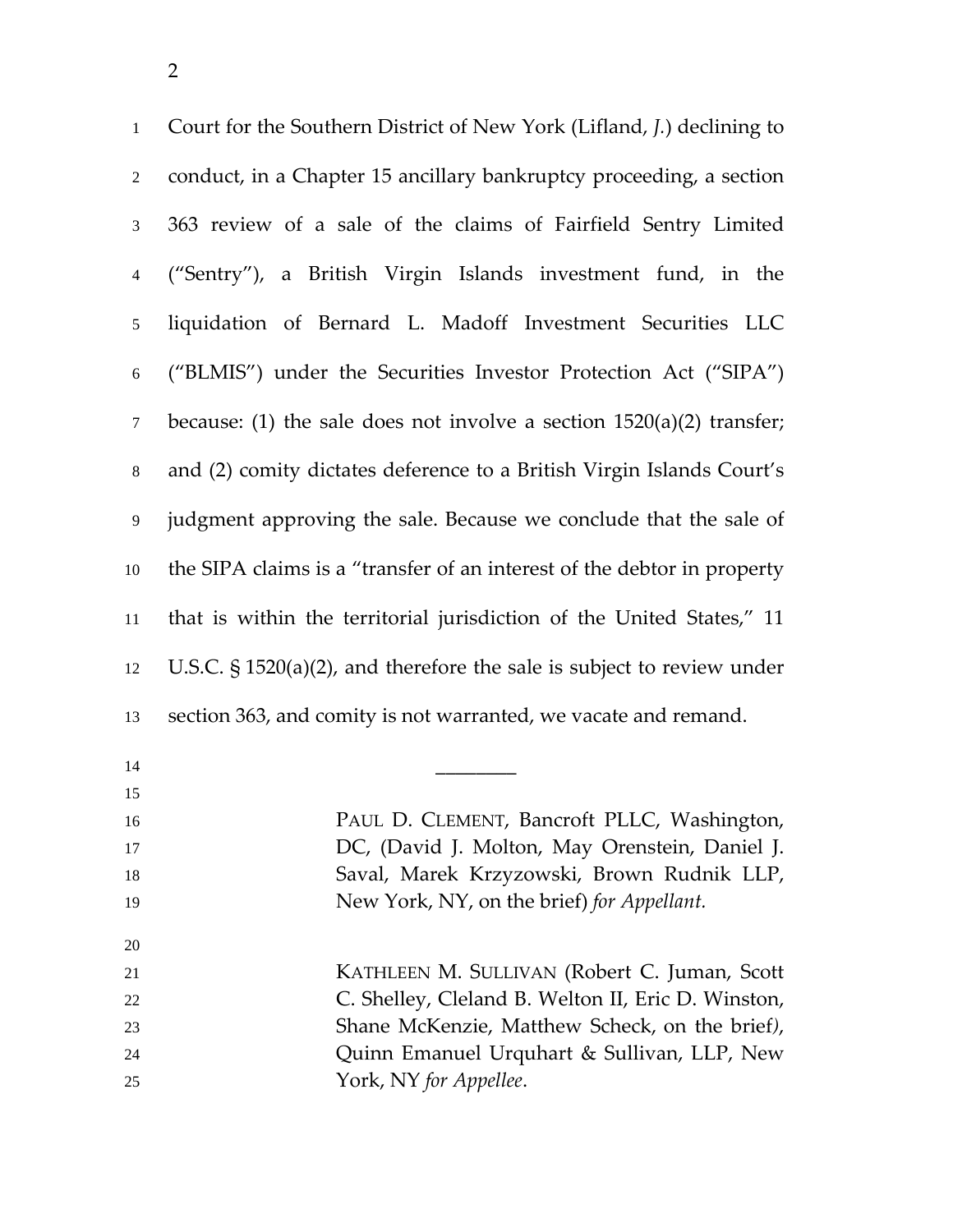## JOHN M. WALKER, JR., *Circuit Judge*:

\_\_\_\_\_\_\_\_

Appeal from the July 3, 2013 order of the United States District Court for the Southern District of New York (Hellerstein, *J*.) affirming the January 10, 2013 order of the United States Bankruptcy Court for the Southern District of New York (Lifland, *J.*) declining to conduct, in a Chapter 15 ancillary bankruptcy proceeding, a section 363 review of a sale of the claims of Fairfield Sentry Limited ("Sentry"), a British Virgin Islands investment fund, in the liquidation of Bernard L. Madoff Investment Securities LLC ("BLMIS") under the Securities Investor Protection Act ("SIPA") 13 because: (1) the sale does not involve a section  $1520(a)(2)$  transfer; and (2) comity dictates deference to a British Virgin Islands Court's judgment approving the sale. Because we conclude that the sale of the SIPA claims is a "transfer of an interest of the debtor in property that is within the territorial jurisdiction of the United States," 11 U.S.C. § 1520(a)(2), and therefore the sale is subject to review under section 363, and comity is not warranted, we vacate and remand.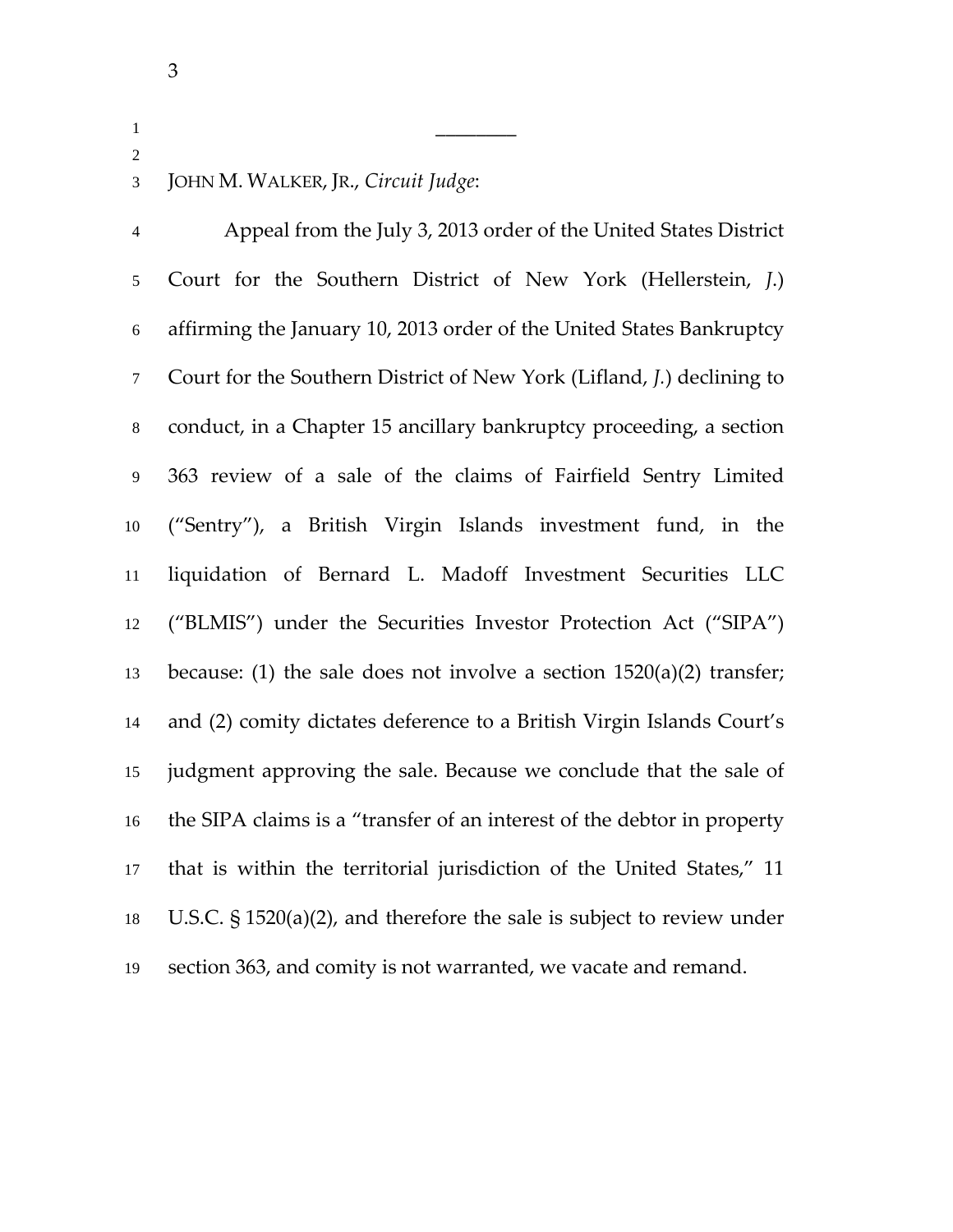#### **BACKGROUND**

| $\overline{2}$ | Sentry is a British Virgin Islands ("BVI") investment fund that    |
|----------------|--------------------------------------------------------------------|
| 3              | invested approximately 95% of its assets with BLMIS, a limited     |
| $\overline{4}$ | liability company wholly owned by Bernard Madoff. In December      |
| 5              | 2008, Madoff, who is now in prison, revealed that he used customer |
| $6\,$          | funds to perpetuate a massive Ponzi scheme. Consequently, BLMIS    |
| $\tau$         | collapsed and was placed into liquidation by the U.S. bankruptcy   |
| 8              | court under SIPA. Irving Picard was appointed trustee of BLMIS     |
| 9              | and charged with the task of overseeing the BLMIS liquidation and  |
| 10             | recovering stolen assets in this fraud.                            |
| 11             | Sentry filed three customer claims in the SIPA liquidation         |
|                |                                                                    |

(collectively, the "SIPA Claim"), to which BLMIS objected. The BLMIS trustee countered with its own claims. Although Sentry's net losses in BLMIS were approximately \$960 million, negotiations between Sentry and the BLMIS Trustee resulted in a settlement that allowed Sentry's SIPA Claim in the BLMIS liquidation in the amount of \$230 million, subject to a cash payment of \$70 million to be paid by Sentry to the BLMIS Trustee.

In July 2009, Sentry itself was placed into liquidation in the BVI (the "BVI Liquidation"), and the High Court of Justice of the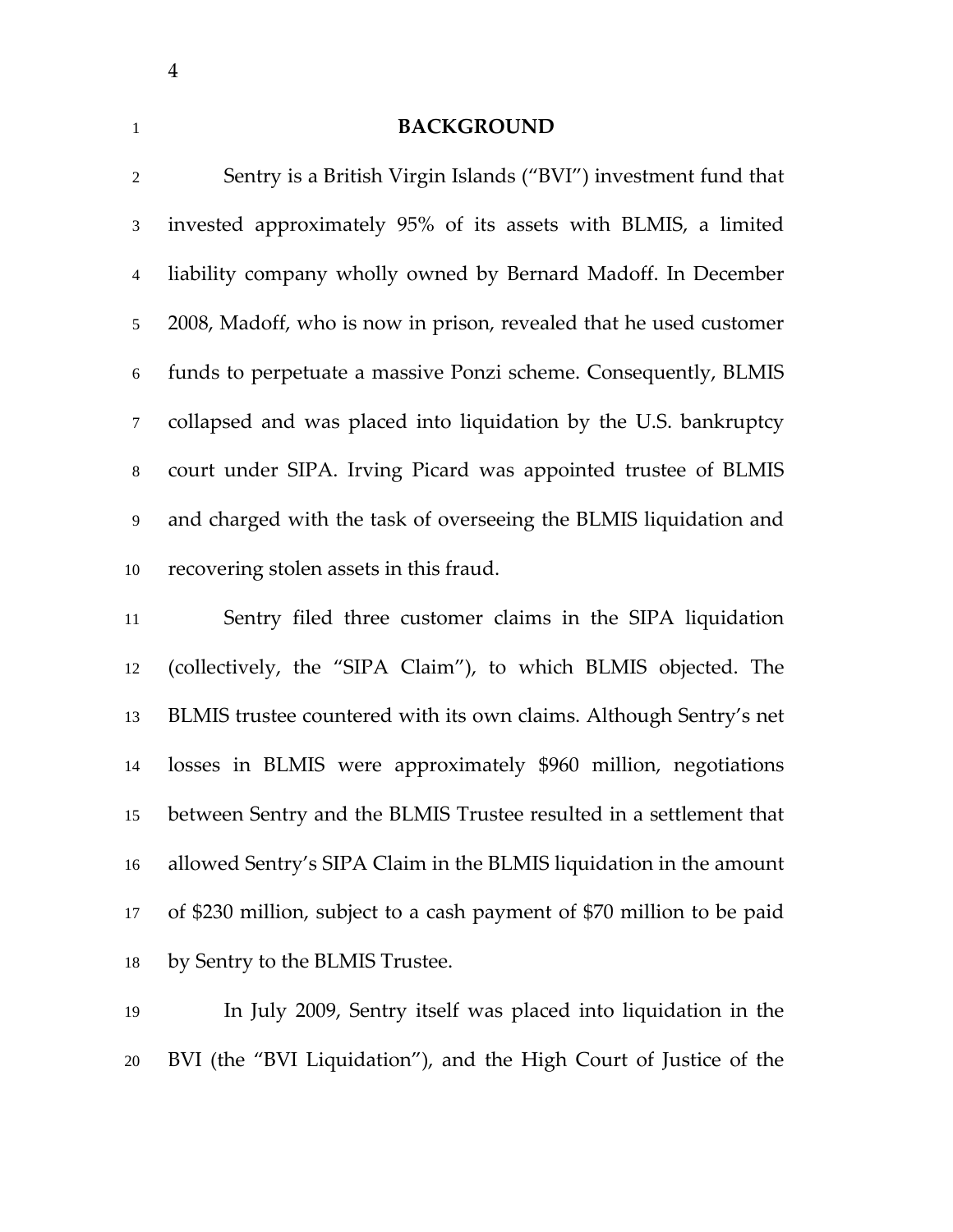Eastern Caribbean Supreme Court (the "BVI Court") appointed appellant Kenneth Krys liquidator. On June 14, 2010, Krys filed a petition in the U.S. bankruptcy court seeking recognition of the BVI Liquidation as a "foreign main proceeding" under Chapter 15, 11 U.S.C. § 1517. On July 22, 2010, the bankruptcy court entered an order granting recognition. Upon recognition of the BVI Liquidation as a foreign main proceeding, an automatic stay was imposed on all proceedings against Sentry in the United States, including a derivative action brought by Morning Mist, a Sentry shareholder. The order of recognition was affirmed by the district court and subsequently by this Court. *See Morning Mist Holdings Ltd. v. Krys (In re Fairfield Sentry Ltd.)*, 714 F.3d 127 (2d Cir. 2013).

Among Sentry's assets in the BVI Liquidation is the SIPA Claim. During the summer of 2010, an auction process to sell the SIPA Claim commenced. Appellee Farnum Place, LLC ("Farnum"), a limited liability corporation organized under the laws of Delaware, offered to purchase the SIPA claim for 32.125% of the claim's allowed amount. Farnum's bid was several percentage points higher than the other bids, and Krys accepted it. The transaction, however,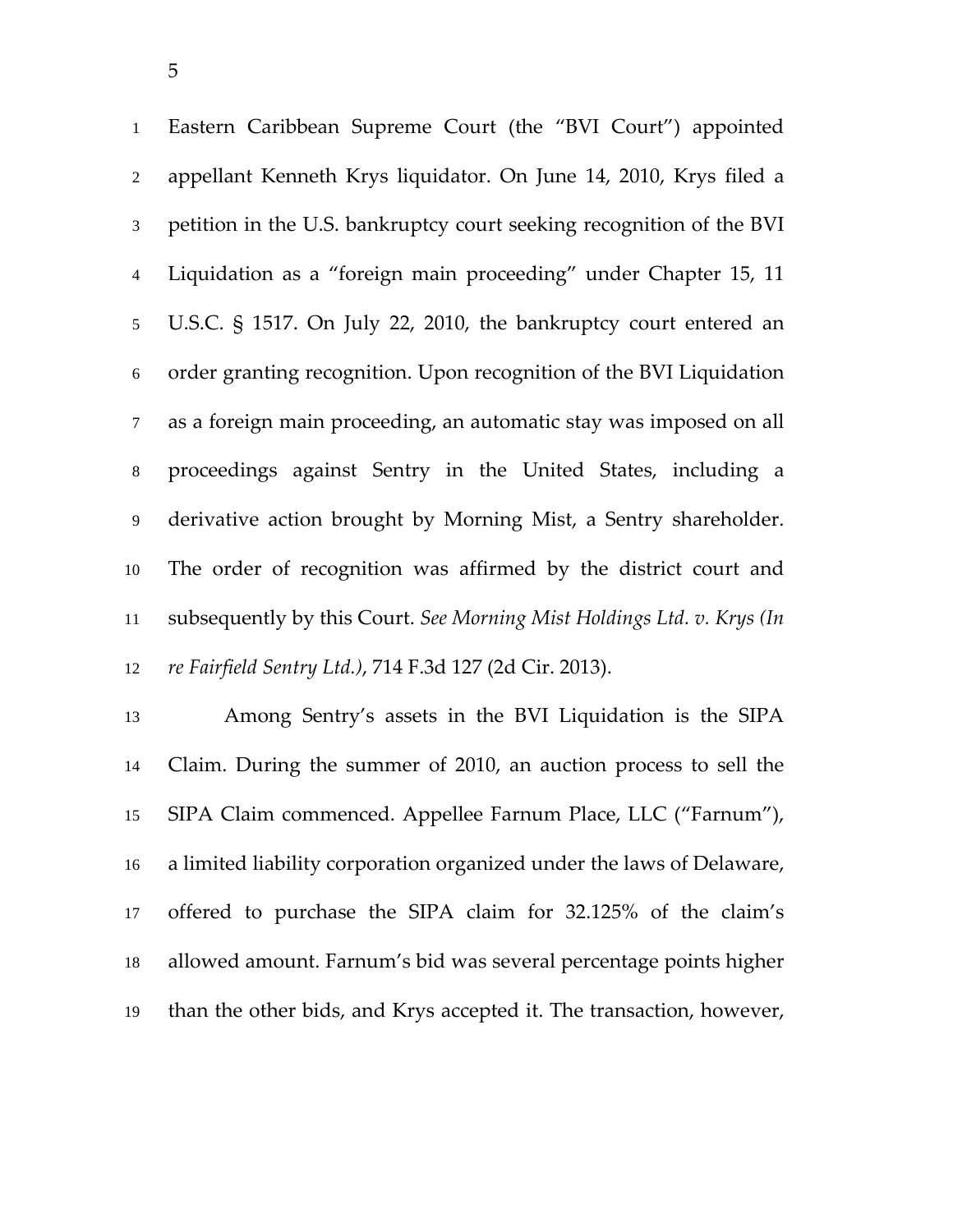was subject to approvals by the BVI Court and the U.S. bankruptcy court.

In December 2010, Krys and Farnum negotiated, documented, and signed a trade confirmation (the "Trade Confirmation") setting forth the material terms and conditions of the sale of the SIPA Claim. The Trade Confirmation specifically stated that it is governed by the laws of the State of New York. The Trade Confirmation provided that the transaction was subject to approval by both the U.S. bankruptcy court and the BVI Court. The Trade Confirmation also provided that Sentry's liquidator, subject to its fiduciary duty and obligations, "shall endeavor to obtain promptly the approval of the BVI Court of the terms and conditions of this Trade Confirmation." J.A. 42.

Three days after the Trade Confirmation was signed, Irving Picard announced that he had entered into a settlement agreement with the estate of Jeffrey Picower for the forfeiture and repayment of approximately \$7.2 billion, of which \$5 billion would be paid to the BLMIS Trustee and \$2.2 billion would be paid to the federal government. The influx of \$5 billion to the BLMIS Trustee increased the value of Sentry's SIPA Claim from 32% to more than 50% of the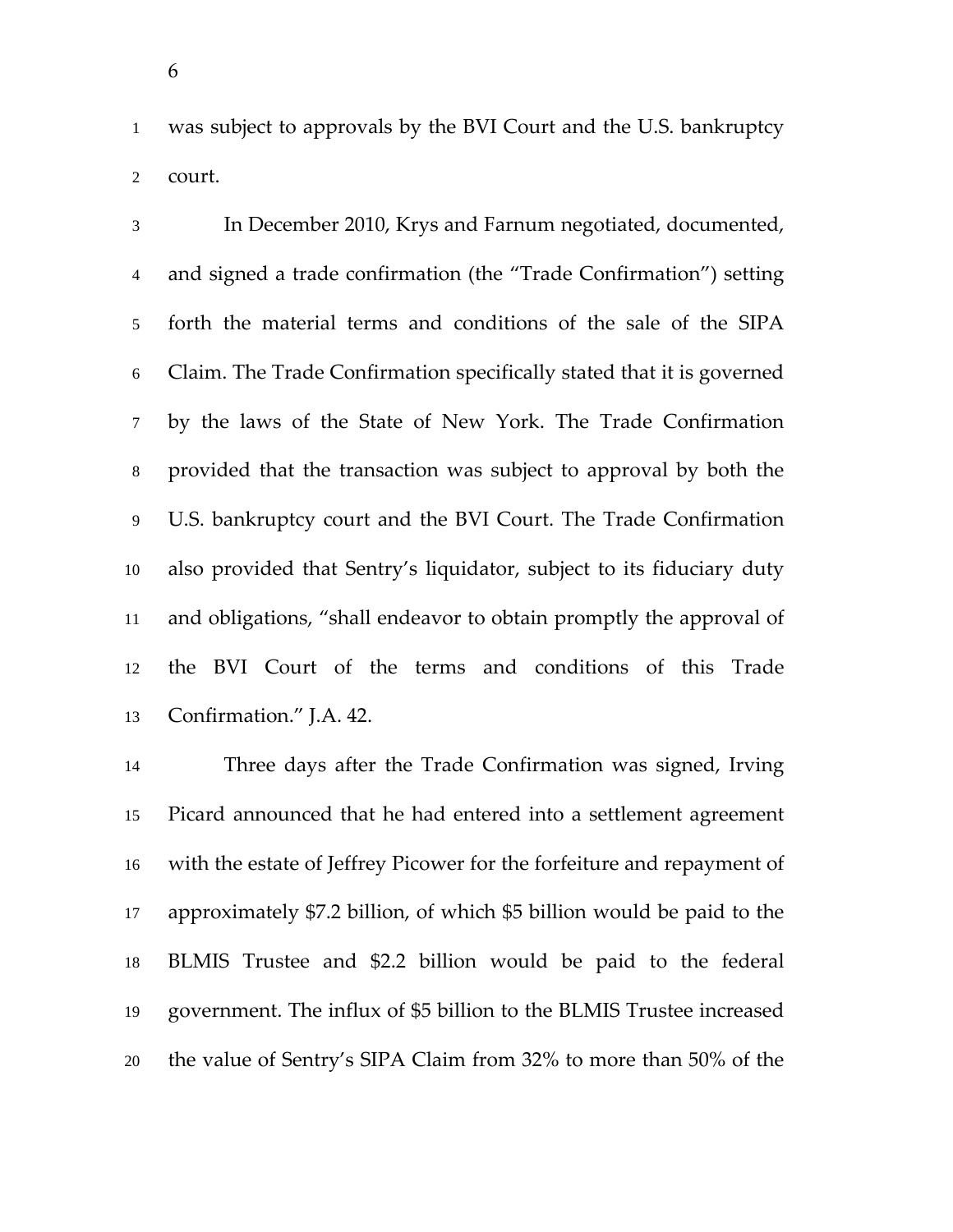\$230 million allowed amount of the claim (an increase of approximately \$40 million).

In October 2011, because Krys had failed to submit an application asking the BVI Court to approve the terms of the Trade Confirmation, Farnum filed an application with the BVI Court seeking an order compelling Krys to satisfy the conditions of the Trade Confirmation, or, in the alternative, granting permission to commence proceedings against Sentry for specific performance. Krys asked the BVI Court not to approve the transfer to Farnum at the bid price because, given the sudden increase in the value of the SIPA Claim, it was not in the best interests of the Sentry estate. Krys also argued to the BVI Court that the Trade Confirmation required U.S. bankruptcy court approval pursuant to 11 U.S.C. §§ 1520(a)(2) and 363.

After a three‐day evidentiary hearing, the BVI Court on March 27, 2012, "approve[d] the terms and conditions of the Trade Confirmation" and "the assignment to Farnum of Sentry's claim in the SIPA liquidation of BLMIS at the price stipulated for in the Trade Confirmation." J.A. 117. In its order, the BVI Court, fully cognizant of the required approval proceeding in the U.S. bankruptcy court,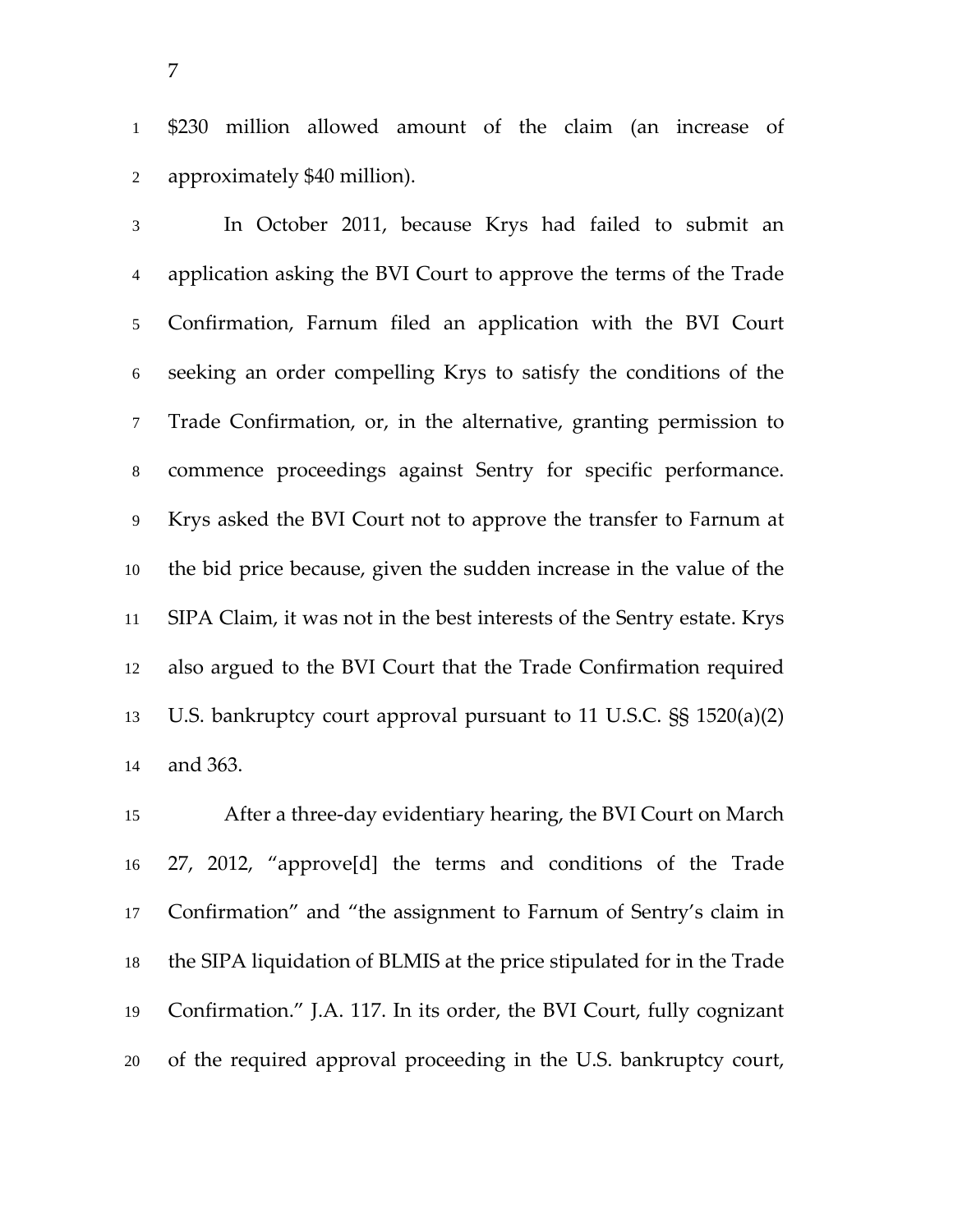stated "it would be unwise for [it] to express views on the issues that will arise for determination by the US Bankruptcy Court." J.A. 116. The BVI Court directed Krys "to take the necessary steps to bring before the US Bankruptcy Court the question of approval (or non‐ approval) by that Court of the Trade Confirmation." J.A. 117. And the BVI Court made "clear that it must be done in such a way that the US Bankruptcy Court is presented with a choice whether or not to approve it." *Id.*

On April 18, 2012, Krys filed an application with the United States Bankruptcy Court for the Southern District of New York, seeking review of the Trade Confirmation under 11 U.S.C. § 363(b) and an order disapproving the trade. On January 10, 2013, the bankruptcy court denied Krys's application. The bankruptcy court characterized the application for section 363 review as "seller's remorse" and a "last‐ditch effort" to undo the transaction. *In re Fairfield Sentry Ltd.*, 484 B.R. 615, 617, 618 (Bankr. S.D.N.Y. 2013). The bankruptcy court held that "a Section 363 review is not warranted under section 1520(a)(2) of the Code . . .," *id.* at 622, because the "[s]ale does not involve the transfer of an interest in property within the United States," as statutorily mandated by Chapter 15, *id.* at 618.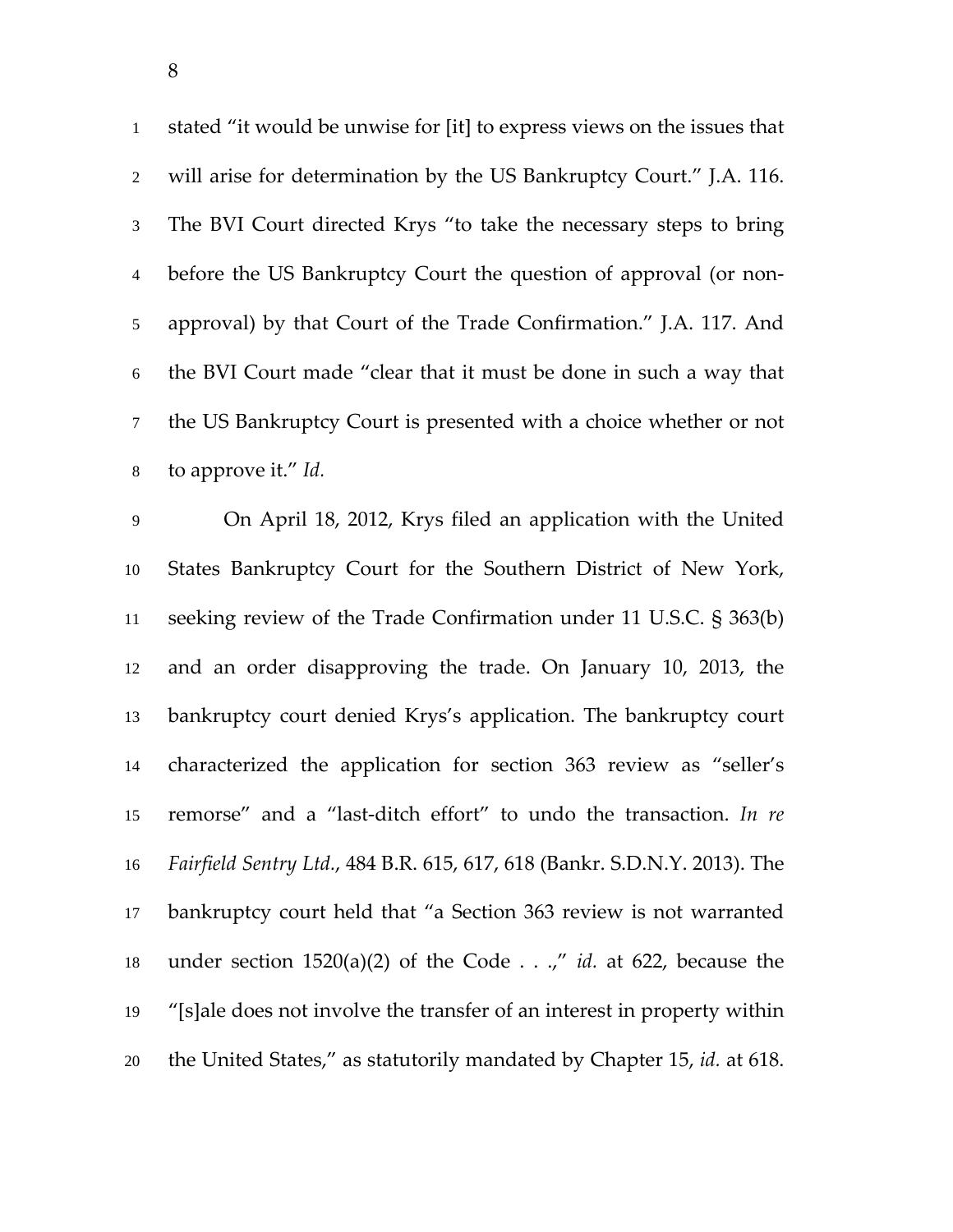The bankruptcy court also stated that "comity dictates that this [c]ourt defer to the BVI Judgment." *Id.* at 628. And that "[f]ailing to grant such comity to the BVI Judgment under these circumstances 'necessarily undermines the equitable and orderly distribution of a debtor's property by transforming a domestic court into a foreign appellate court where creditors are always afforded the proverbial "second bite at the apple."'" *Id.* (quoting *SNP Boat Serv. Sa v. Hotel Le St. James*, 483 B.R. 776, 786 (Bankr. S.D. Fla. 2012)).

Krys appealed the denial of his application to the district court. After a hearing, the district court affirmed the bankruptcy court's decision. The district court stated that "[i]t is not clear that Section 363 . . . applies," however, "even if Section 363 applies," the bankruptcy court's "denial of the foreign representative's challenge was proper" because "[c]ourts should be loath to interfere with corporate decisions absent a showing of bad faith, self‐interest, or gross negligence." *Krys v. Farnum Place, LLC (In re Fairfield Sentry Ltd*.*)*, No. 13 Civ. 1524 (AKH) at \*1, 2 (S.D.N.Y. Jul. 3, 2013) (internal quotation marks omitted). This appeal followed.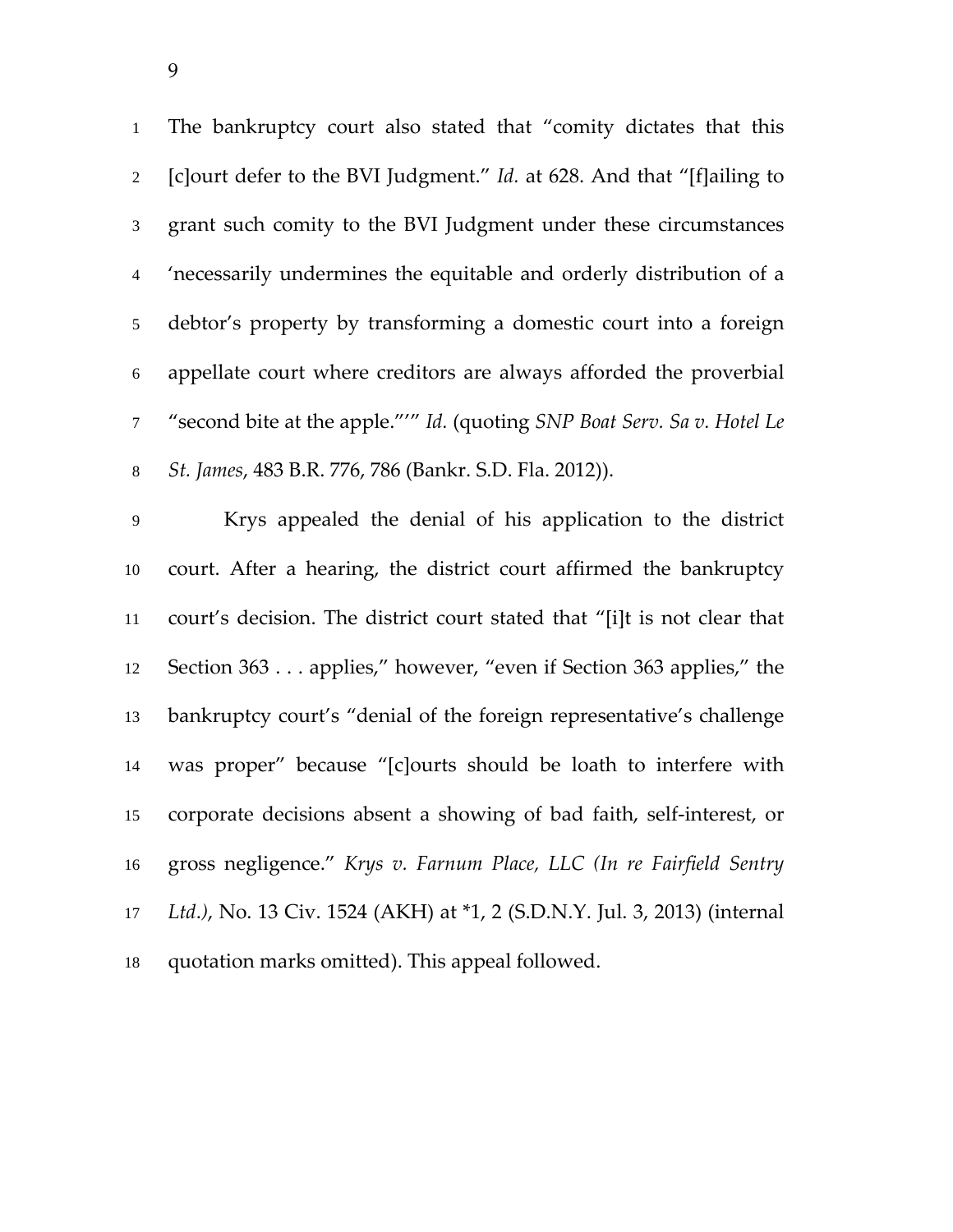# **DISCUSSION**

| $\overline{2}$ | "An appeal from a district court's review of a bankruptcy                   |
|----------------|-----------------------------------------------------------------------------|
| $\mathfrak{Z}$ | court ruling is subject to plenary review." Warex Terminals Inc. v.         |
| $\overline{4}$ | Halstead Energy (In re Halstead Energy Corp.), 367 F.3d 110, 113 (2d        |
| 5              | Cir. 2004). We review a bankruptcy court's conclusions of law de            |
| $\sqrt{6}$     | novo and its findings of fact under the clearly erroneous standard. Id.     |
| $\tau$         | at 114.                                                                     |
| $\,8\,$        | The primary question before this Court is whether the                       |
| $\overline{9}$ | bankruptcy court was required to conduct a review under section             |
| 10             | 363, which "requires that a judge expressly find from the                   |
| 11             | evidence presented before him at the hearing a good business                |
| 12             | reason" to approve the sale. In re Lionel Corp., 722 F.2d 1063, 1071 (2d    |
| 13             | Cir. 1983). The bankruptcy court recognized the BVI Liquidation as a        |
| 14             | "foreign main proceeding," which protects Sentry's United States            |
| 15             | assets from creditor action and allows Krys to obtain the rights and        |
| 16             | benefits of Chapter 15. An asset sale in a Chapter 15 bankruptcy            |
| 17             | proceeding requires section 363 review of the sale if it is a "transfer"    |
| 18             | of an interest of the debtor in property that is within the territorial     |
| 19             | jurisdiction of the United States." 11 U.S.C. $\frac{1}{5}$ 1520(a)(2). The |
| 20             | question here thus turns on whether the SIPA Claim is such a                |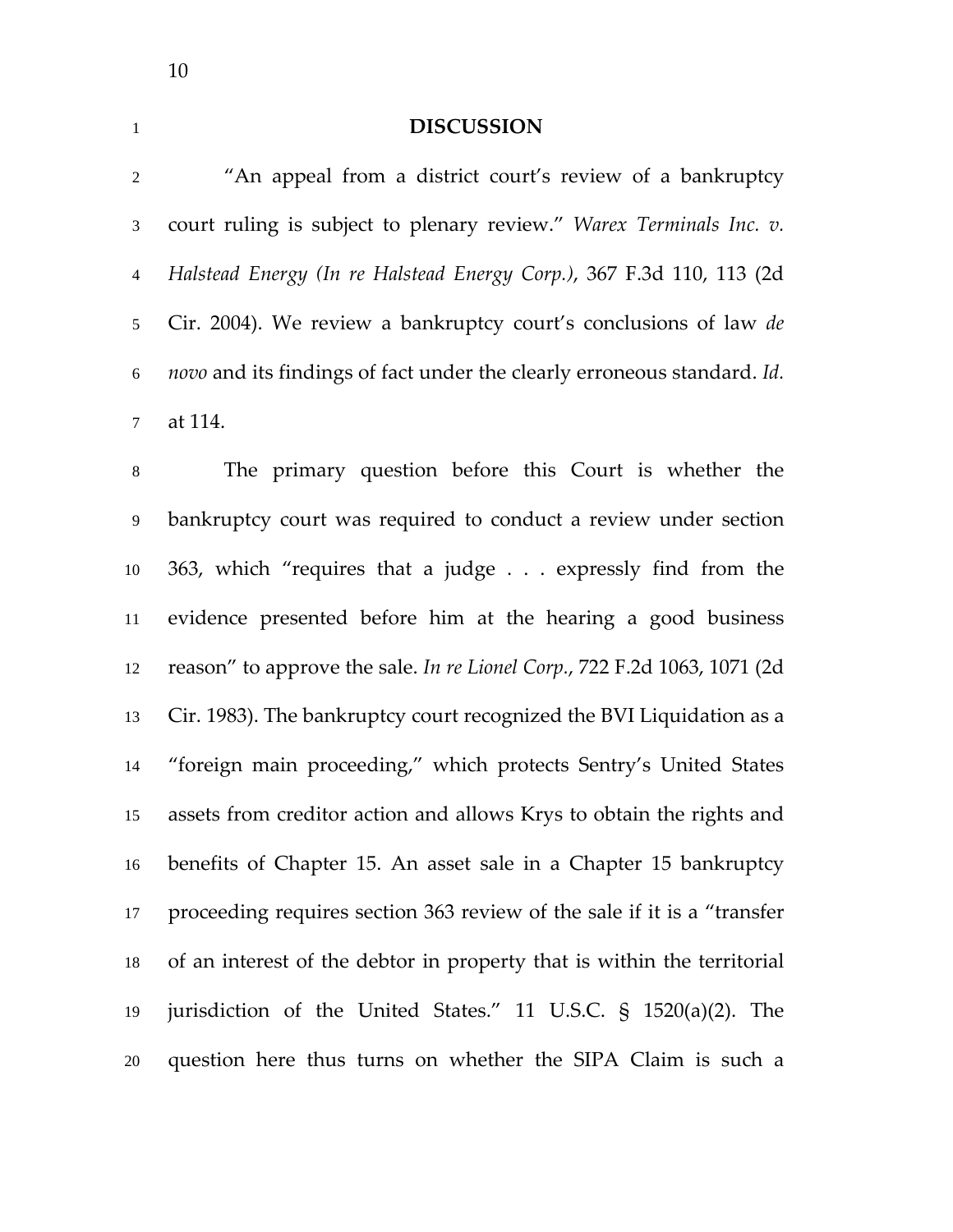transfer of an interest. We must also consider whether considerations of comity, codified in Chapter 15, require deference to the BVI Court's judgment approving the transfer, irrespective of whether section 1520(a)(2)'s territorial prerequisite has been satisfied.

#### **I. Application of Section 1502(a)(2)**

In considering whether section 363 review is required in an ancillary U.S. bankruptcy proceeding when there is a "foreign main proceeding," section 1520(a)(2) instructs the bankruptcy court to apply section 363 to a "transfer of an interest of the debtor in property that is within the territorial jurisdiction of the United States to the same extent that the sections would apply to property of an estate." 11 U.S.C. § 1520(a)(2).

The parties dispute whether the sale of the SIPA Claim involves a "transfer of an interest of the debtor in property that is within the territorial jurisdiction of the United States." Krys argues that section 1520(a)(2)'s territorial prerequisite is satisfied because: (1) the SIPA Claim is an interest in the BLMIS Fund, which is property located in the United States; and (2) the SIPA Claim itself is property located in the United States. Farnum maintains that (1) the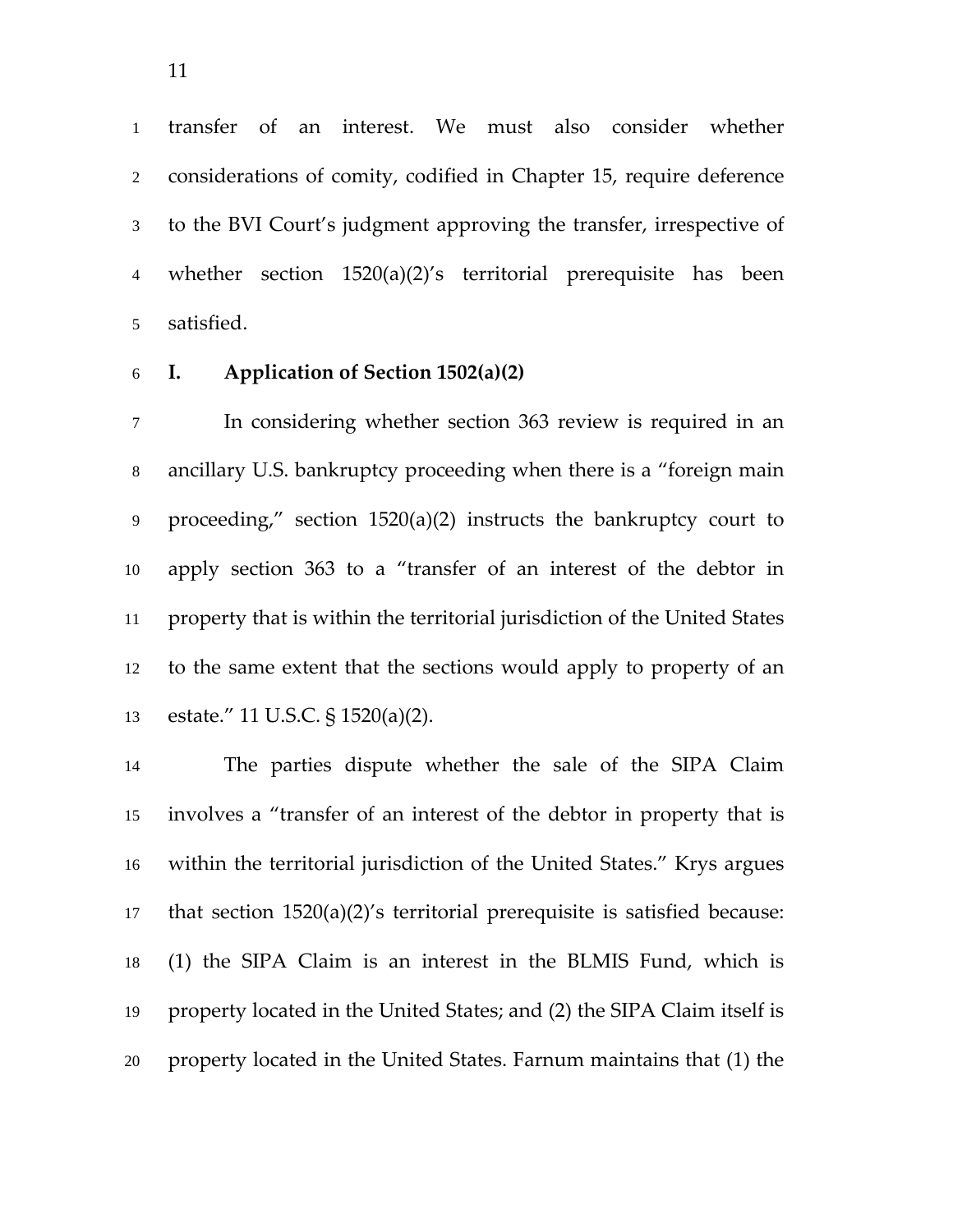relevant "property" is the SIPA Claim itself, not the BLMIS Fund; and (2) that the SIPA Claim is in the BVI and thus not located within the territorial jurisdiction of the United States.

We agree with Farnum that the "property" is the SIPA Claim itself, not the BLMIS Fund. The SIPA Claim is not an ownership interest in the BLMIS Fund. By selling its SIPA Claim, Sentry is not transferring a claim or right to the BLMIS Fund; it is selling Sentry's "rights, title and interest in and to [Sentry's] claims against BLMIS" in the BLMIS proceedings. Trade Confirmation, J.A. 33. In other words, the SIPA Claim is a "chose in action." *See Black's Law Dictionary* 294 (10th ed. 2014) (defining "chose in action" as "[t]he right to bring an action to recover a debt, money, or thing").

But we disagree with Farnum and the bankruptcy court that the SIPA Claim is not within the territorial jurisdiction of the United States. "Within the territorial jurisdiction of the United States" is defined in section 1502(8) as:

[T]angible property located within the territory of the United States and intangible property deemed under applicable nonbankruptcy law to be located within that territory, including any property subject to attachment or garnishment that may properly be seized or garnished by an action in a Federal or State court in the United States.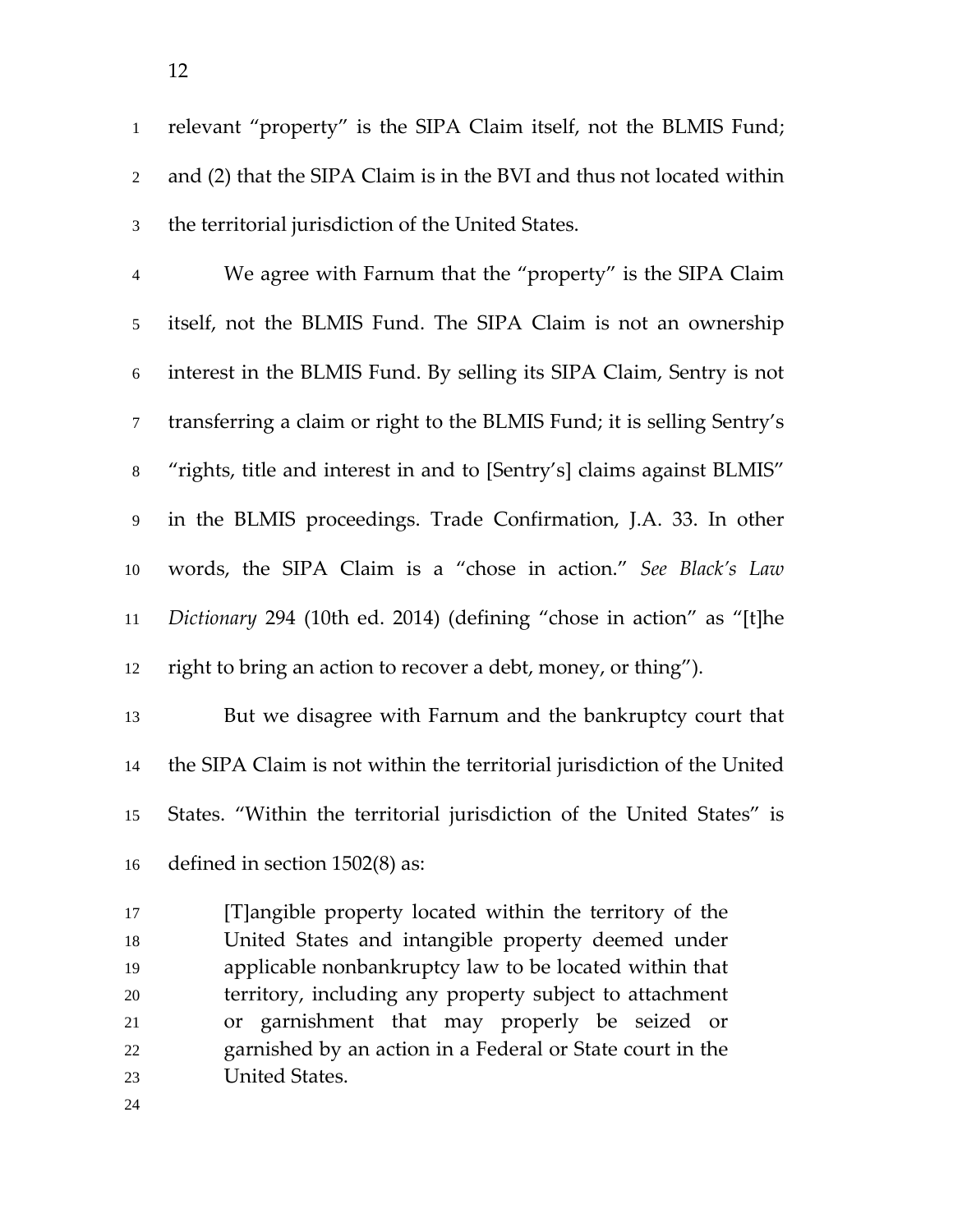### 1 11 U.S.C. § 1502(8).

The bankruptcy court held that "under applicable nonbankruptcy law" (agreed by the parties to be the law of New York), the situs of the intangible SIPA Claim is the BVI. The bankruptcy court relied on the "common sense appraisal of the requirements of justice and convenience" annunciated in *Severnoe Sec. Corp. v. London and Lancashire Insurance Co.*, 255 N.Y. 120, 123‐24 (1931), to determine the location of the SIPA Claim. *In re Fairfield Sentry Ltd.*, 484 B.R. at 624. In applying the *Severnoe* test, the bankruptcy court concluded that "justice, convenience and common sense dictate . . . that the SIPA Claim is located with the debtor in the BVI." *Id.* at 625. The bankruptcy court's analysis, however, was incomplete. Section 1502(8) deems "any property subject to attachment or garnishment that may be properly seized or garnished by an action in" a United States court to be "within the territory of the United States." 11 U.S.C. § 1502(8).

The SIPA Claim here is subject to attachment or garnishment and may be properly seized by an action in a Federal or State court in the United States. Under New York law, "any property which could be assigned or transferred" is subject to attachment and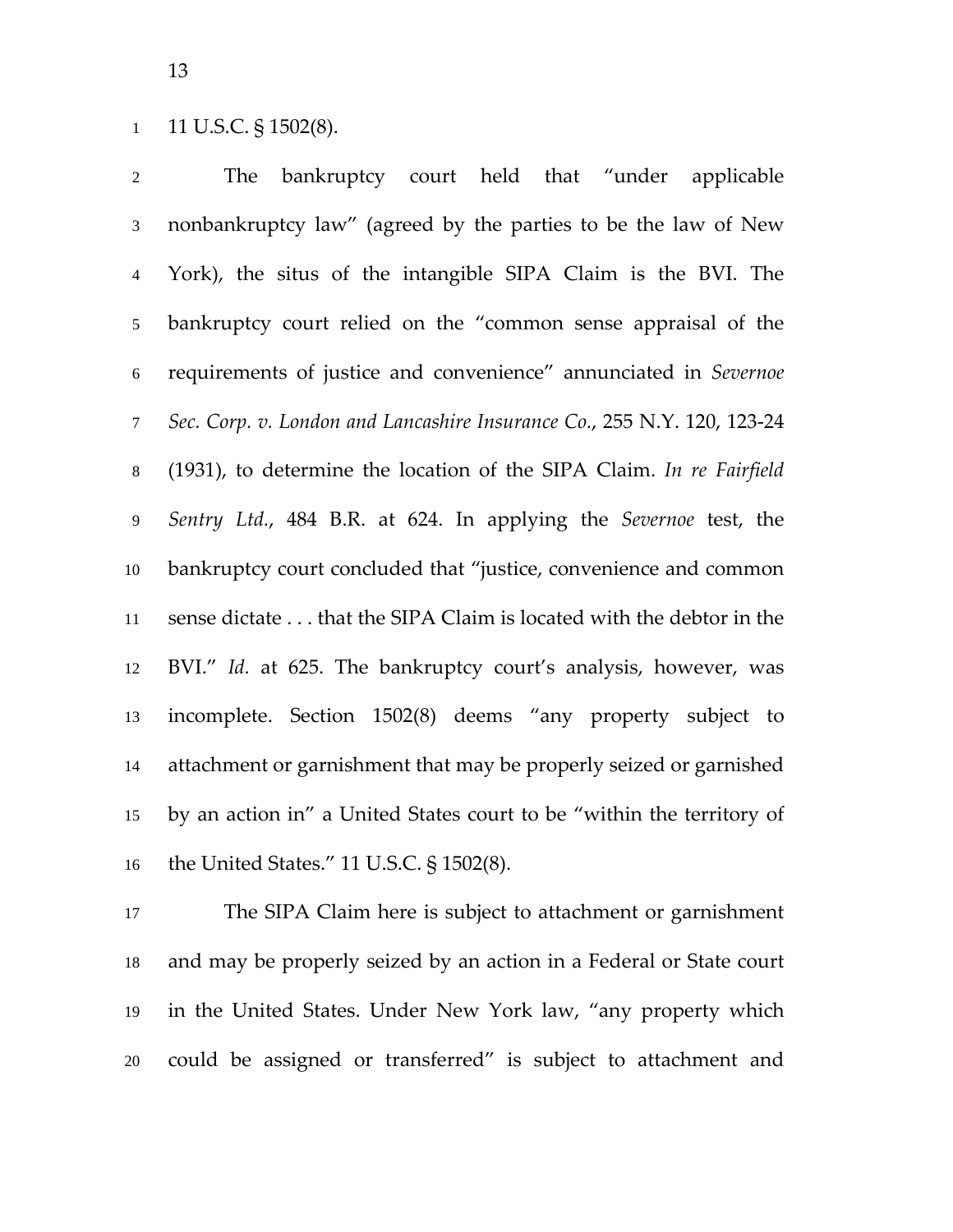garnishment. N.Y. C.P.L.R. §§ 5201(b), 6202. For attachment purposes, with respect to intangible property that has as its subject a legal obligation to perform, the situs is the location of the party of whom that performance is required pursuant to that obligation. In *ABKCO Industries, Inc. v. Apple Films, Inc.*, 350 N.E.2d 899 (N.Y. 1976), "[the New York Court of Appeals] recognized that a contractual agreement could constitute contingent property interests attachable and assignable, and thus subject to CPLR 5201(b)." *Verizon New England, Inc. v. Transcom Enhanced Servs., Inc.*, 990 N.E.2d 121, 124 (N.Y. 2013). Here, although Sentry and the SIPA Trustee do not have a contractual relationship, the SIPA Trustee is statutorily obligated to distribute to Sentry its pro rata share of the recovered assets. Therefore the situs of the SIPA Claim is the location of the SIPA Trustee, which is New York.

Farnum argues that even if the SIPA Claim's situs is New York, the claim may not be "properly seized by an action" in a United States court because such action would be stayed by the BVI Court, *see* BVI Insolvency Act, 2003 § 175(1)(c), and the U.S. bankruptcy court, *see* 11 U.S.C. §§ 362, 1520(a)(1). But this argument would render the "subject to attachment or garnishment" phrase of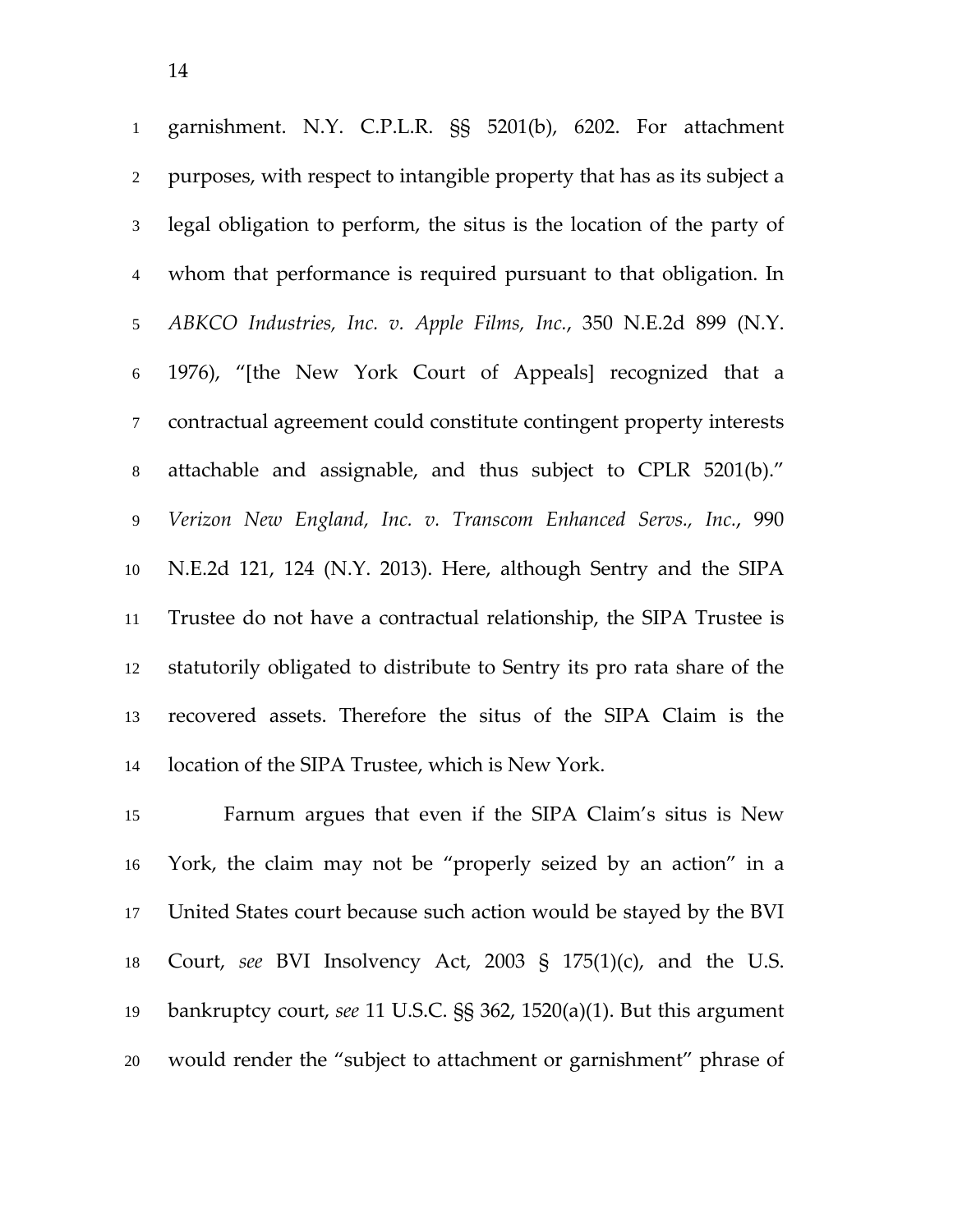section 1502(8) a nullity. "[W]e must construe [a] statute 'so that no part will be inoperative or superfluous, void or insignificant.'" *Gordon v. Softech Int'l., Inc.*, 726 F.3d 42, 48 (2d Cir. 2013) (quoting *Corley v. United States*, 556 U.S. 303, 314 (2009)). There is always an automatic stay in bankruptcy proceedings so it would make no sense if the existence of a stay could affect the construction of the term "interest" under section 1502(8). Moreover, the statute speaks of property "deemed under applicable *nonbankruptcy* law" to be subject to attachment or garnishment. 11 U.S.C. § 1502(8) (emphasis added). This provision thus cannot be read to mean that the determination of whether section 363 review is necessary can be affected by factors that are the quintessential features of *bankruptcy* law: the existence of the automatic stay under sections 362 and 1520(a)(1) or, in a proceeding ancillary to a foreign proceeding under section 1517, the automatic stay provisions of the foreign jurisdiction.

Therefore we conclude that the sale of the SIPA Claim is a "transfer of an interest of the debtor in property that is within the territorial jurisdiction of the United States," 11 U.S.C. § 1520(a)(2),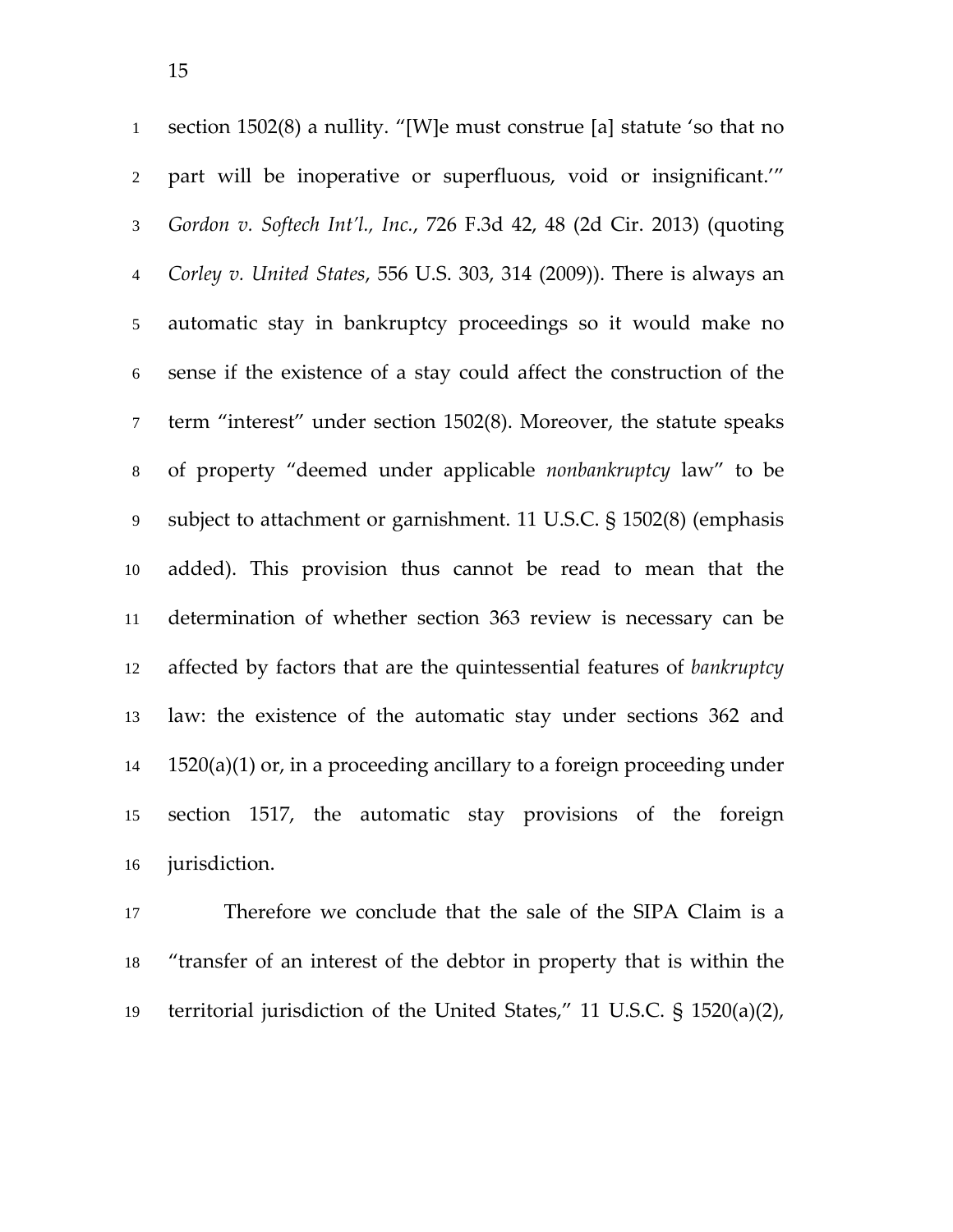and that pursuant to section 1520(a)(2) the bankruptcy court must apply section 363.

**II. Comity**

As an additional reason for denying section 363 review, the bankruptcy court held that the role of comity, codified in Chapter 15, dictates deference to the BVI Court's judgment approving the sale.

Congress specifically directed courts, "[i]n interpreting [Chapter 15], . . . [to] consider its international origin, and the need to promote an application of this chapter that is consistent with the application of similar statutes adopted by foreign jurisdictions." 11 U.S.C. § 1508. But, "Chapter 15 does impose certain requirements and considerations that act as a brake or limitation on comity." *In re Vitro S.A.B. de C.V.*, 701 F.3d 1031, 1054 (5th Cir. 2012) (stating that comity is "an important factor in determining whether relief will be granted" under Chapter 15, but is not a *per se* rule). The express statutory command that, in a Chapter 15 ancillary proceeding, the requirements of section 363 "apply . . . *to the same extent*" as in Chapter 7 or 11 proceedings, 11 U.S.C. § 1520(a)(2) (emphasis added), is one such limitation. "[W]hen a statute's language is plain,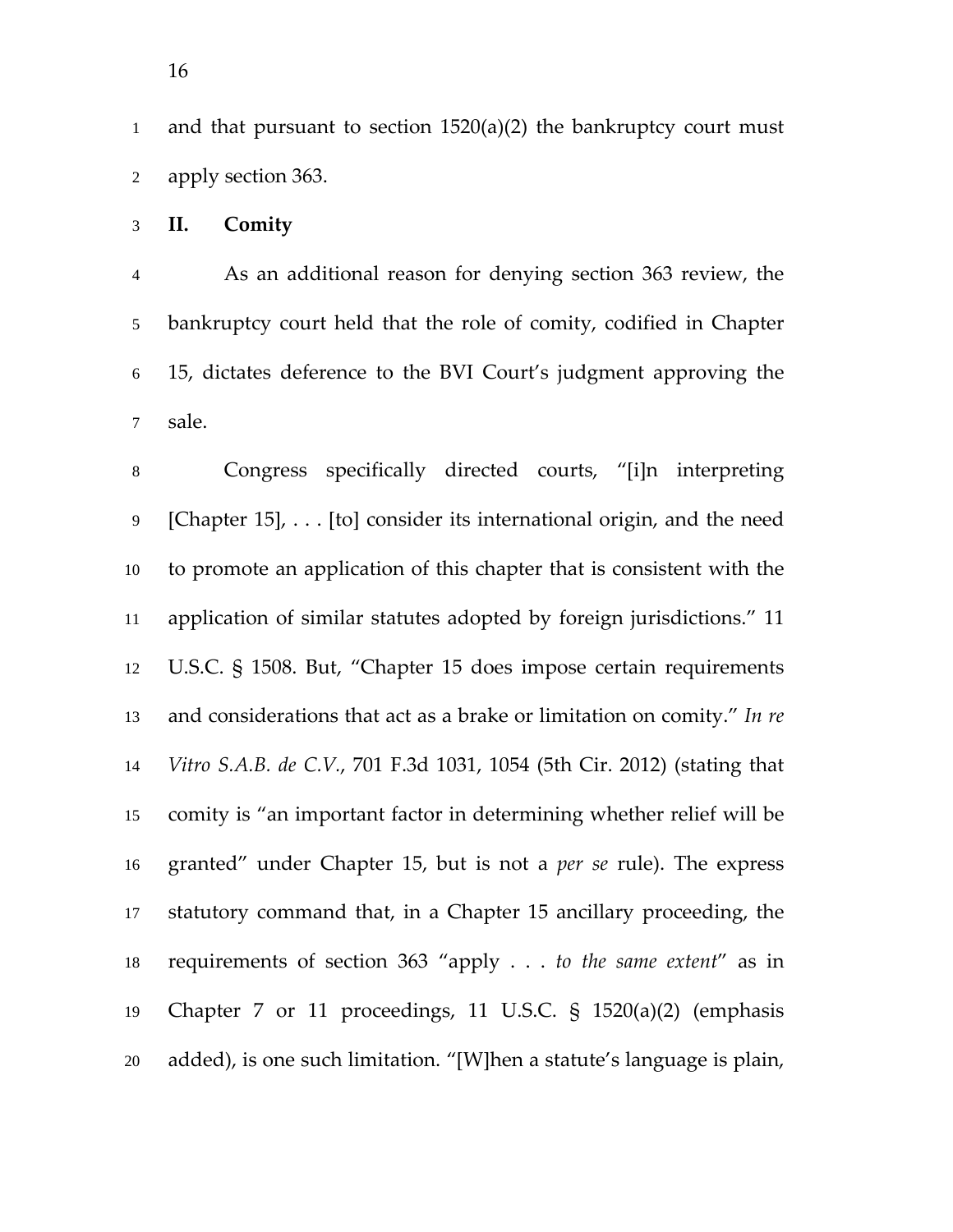$\overline{a}$ 

| $\overline{2}$<br>3<br>$\overline{4}$<br>5 <sup>5</sup><br>6<br>$\overline{7}$<br>territorial jurisdiction of the United States. <sup>1</sup><br>8<br>9<br>10<br>11<br>required approval under section 363. <sup>2</sup><br>12 | 1 | the sole function of the courts—at least where the disposition            |
|--------------------------------------------------------------------------------------------------------------------------------------------------------------------------------------------------------------------------------|---|---------------------------------------------------------------------------|
|                                                                                                                                                                                                                                |   | required by the text is not absurd—is to enforce it according to its      |
|                                                                                                                                                                                                                                |   | terms." Sebelius v. Cloer, 133 S. Ct. 1886, 1896 (2013) (quoting Hartford |
|                                                                                                                                                                                                                                |   | Underwriters Ins. Co. v. Union Planters Bank, N.A., 530 U.S. 1, 6 (2000)) |
|                                                                                                                                                                                                                                |   | (alteration omitted). The language of section $1520(a)(2)$ is plain; the  |
|                                                                                                                                                                                                                                |   | bankruptcy court is <i>required</i> to conduct a section 363 review when  |
|                                                                                                                                                                                                                                |   | the debtor seeks a transfer of an interest in property within the         |
|                                                                                                                                                                                                                                |   |                                                                           |
|                                                                                                                                                                                                                                |   | Moreover, it is not apparent at all that the BVI Court even               |
|                                                                                                                                                                                                                                |   | expects or desires deference in this instance. The BVI Court              |
|                                                                                                                                                                                                                                |   | expressly declined to rule on whether the Trade Confirmation              |
|                                                                                                                                                                                                                                |   |                                                                           |

<sup>&</sup>lt;sup>1</sup> Notably, the automatic application of section 363 pursuant to section 1520(a)(2) expressly deviates from the discretionary grant of relief that "may be granted" upon filing a petition for recognition of a foreign proceeding pursuant to section 1519, and upon recognition of a foreign proceeding pursuant to section 1521. This contrast further suggests that the statutory requirement that section 363 apply automatically acts as a "brake or limitation on comity" in the circumstances presented here. *In re Vitro S.A.B. de C.V.*, 701 F.3d at 1054.

<sup>2</sup> On March 27, 2012 the BVI Court issued a judgment stating that: (1) "it would be unwise . . . to express views on the issues that will arise for determination by the US Bankruptcy Court," J.A. 116; (2) "[i]f [the U.S. bankruptcy court] decides, for whatever reason, to withhold approval of the Trade Confirmation, that will bring the Trade Confirmation to an end" *id.*; (3) the BVI Court "direct[s] [Krys] to take the necessary steps to bring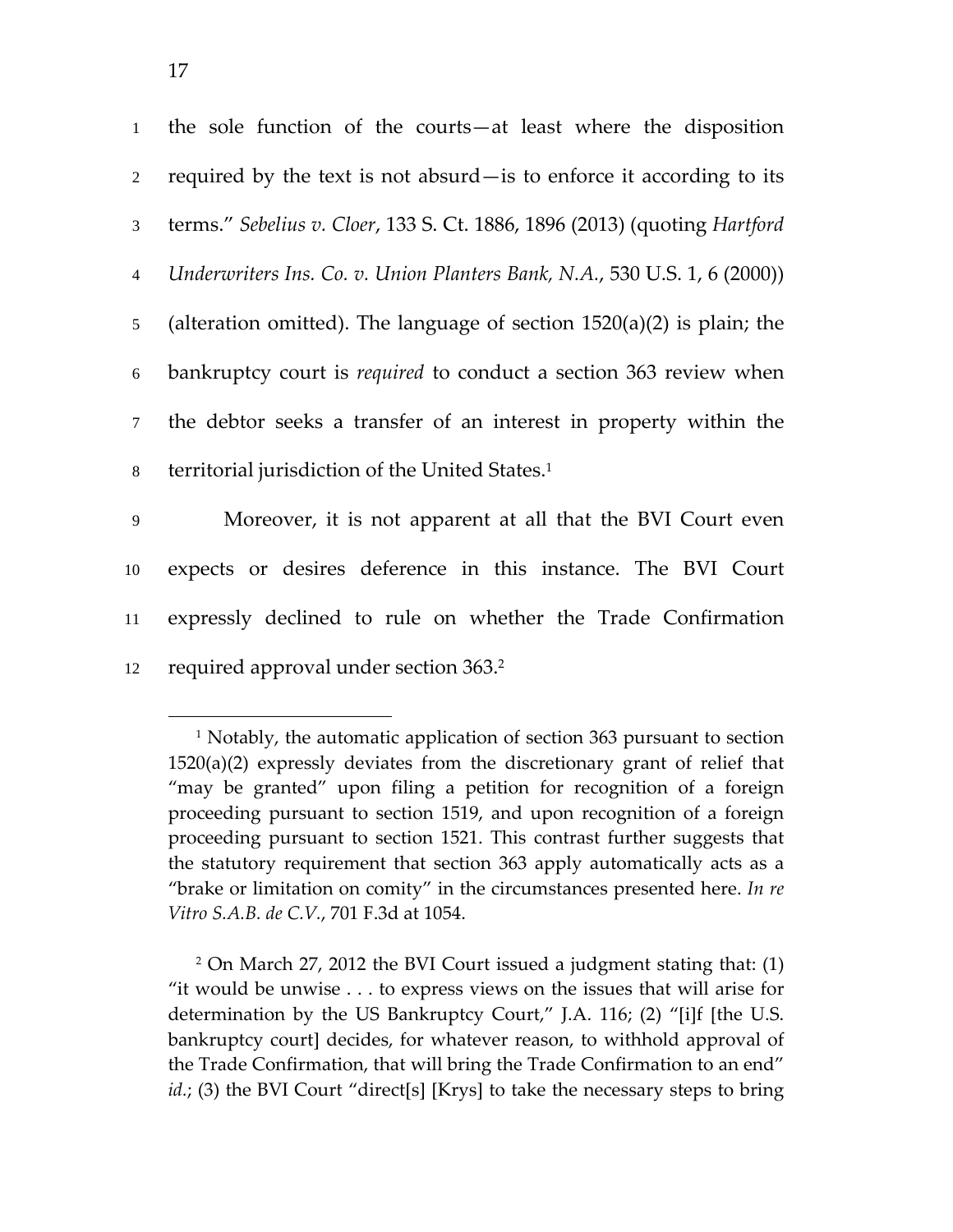Therefore we conclude that the bankruptcy court erred when it gave deference to the BVI Court's approval of the transfer of the SIPA Claim and failed to conduct a review under section 363.

 $\overline{a}$ 

#### **III. Section 363 Review**

As stated above, the sale of the SIPA Claim is a "transfer of an interest of the debtor in property within the territorial jurisdiction of the United States" within the meaning of 11 U.S.C. § 1520(a)(2). The language of the statute makes it plain that the bankruptcy court was required to conduct a section 363 review. Deference to the BVI Court was not required. We therefore vacate and remand to the district court with instructions to remand to the bankruptcy court to conduct the section 363 review.

While we intimate no view on the merits of the section 363 review on remand, we provide some guiding principles from our case law. We have held that "a judge determining a § 363(b) application [is required to] expressly find from the evidence presented before him at the hearing a good business reason to grant

before the US Bankruptcy Court the question of *approval (or non‐approval)* by that Court of the Trade Confirmation," *id.* at 117; and (4) the necessary steps "must be done in such a way that the US Bankruptcy Court is presented with a *choice whether or not to approve it*," *id.* (emphasis added).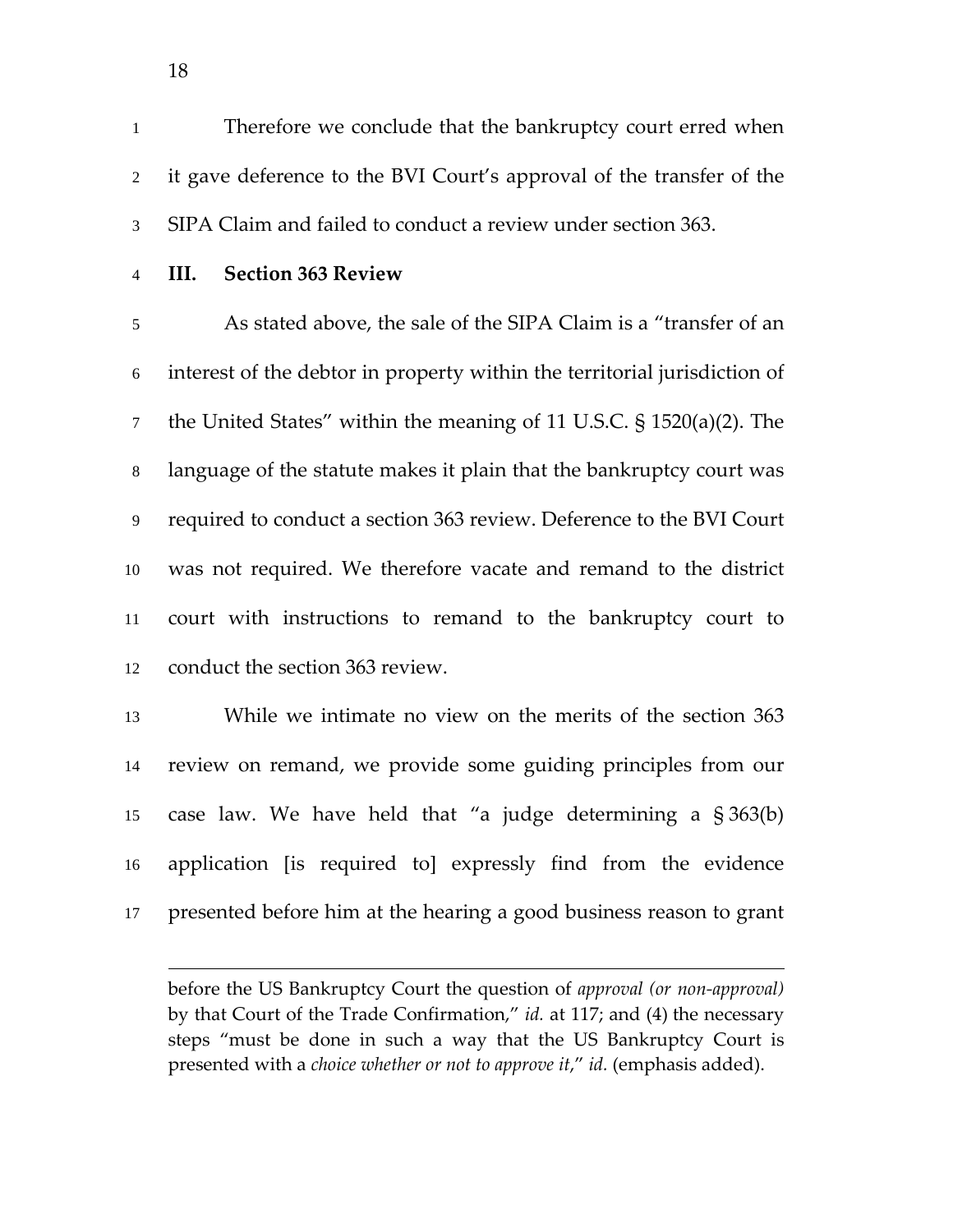|                 | 1 such an application." In re Lionel Corp., 722 F.2d at 1071. "In           |
|-----------------|-----------------------------------------------------------------------------|
| $\overline{2}$  | fashioning its findings, a bankruptcy judge should consider all             |
| 3 <sup>1</sup>  | salient factors pertaining to the proceeding" Id. Such salient              |
| $\overline{4}$  | factors include "whether the asset is increasing or decreasing in           |
| 5 <sup>5</sup>  | value." Id. We have also recognized that bankruptcy courts must             |
| 6               | have "broad discretion and flexibility to enhance the value of the          |
| $7\overline{ }$ | estates before it." Consumer News & Bus. Channel P'ship v. Fin. News        |
| 8               | Network Inc. (In re Fin. News Network Inc.), 980 F.2d 165, 169 (2d Cir.     |
| $\overline{9}$  | 1992). And we have recognized also that the bankruptcy court's              |
| 10              | "principal responsibility $\dots$ is to secure for the benefit of creditors |
| 11              | the best possible bid." Id.                                                 |

Applying this framework here, we note that the bankruptcy court must consider as part of its section 363 review the increase in value of the SIPA Claim between the signing of the Trade Confirmation and approval by the bankruptcy court. *Cf. In re Martin*, 91 F.3d 389 (3d Cir. 1996) (upholding a bankruptcy court's order denying approval of a stipulation agreement after debtors were victorious in a state court litigation filed in violation of the stipulation agreement); *In re Broadmoor Place Invs.*, 994 F.2d 744, 746 (10th Cir. 1993) (finding that a bankruptcy court has "power to